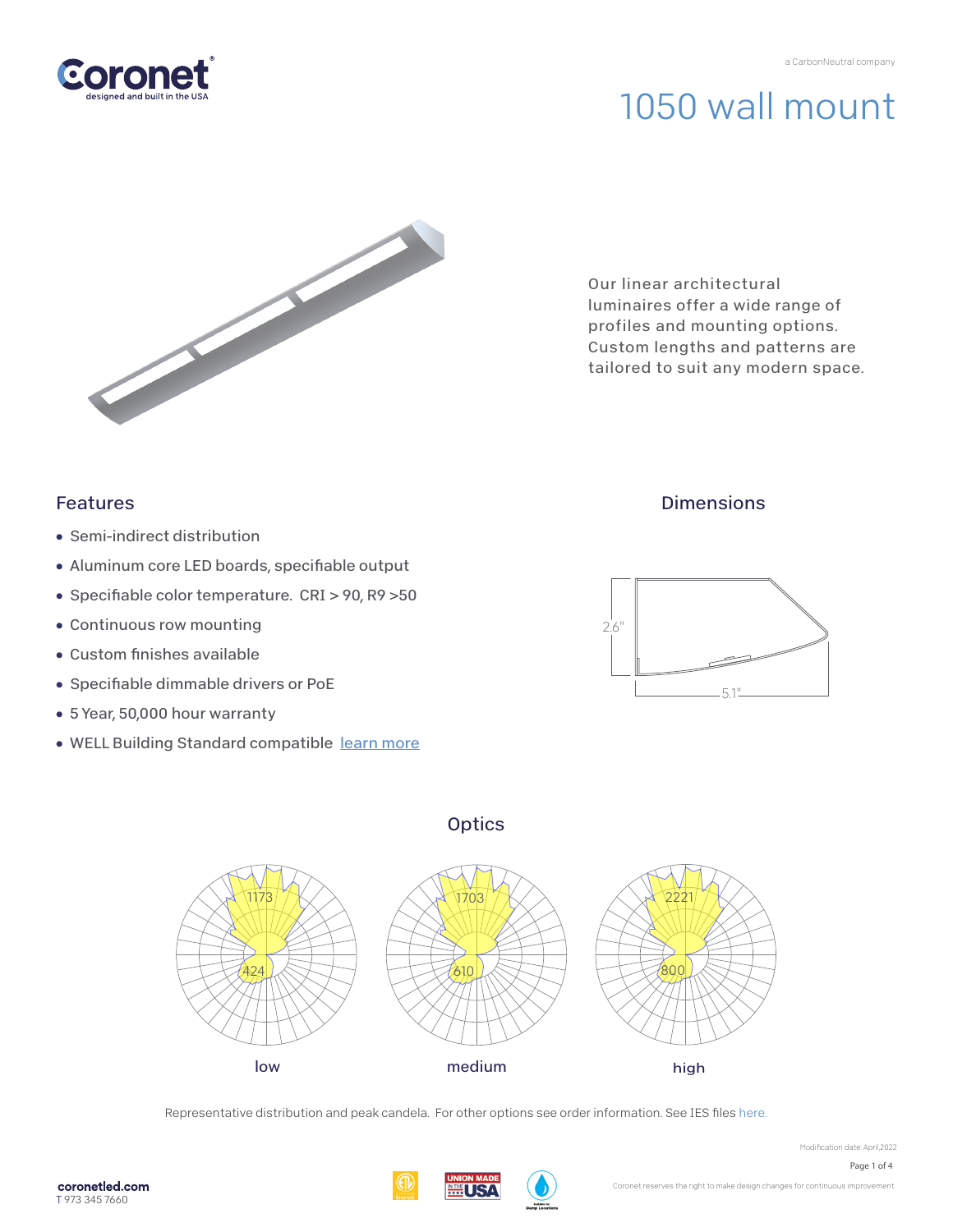

#### Ordering Information



#### **Performance**

| Output <sup>1</sup> |    | Watts/ft Lumens/ft |
|---------------------|----|--------------------|
| Low                 | 10 | 907                |
| Medium              | 15 | 1315               |
| High                | 20 | 1714               |

'Based on a typically configured 90 CRI, 3500K luminaire using one driver.

Custom outputs available. Please consult factory. For 4000K multiply by 1.05; for 3000K 0.96; for 2700K, 0.92.

#### Technical Information



click [here or](https://coronetled.com/warranty-technical-info/) scan QR code

Wiring diagrams, PoE and sensor details

Modification date: April,2022

Page 2 of 4



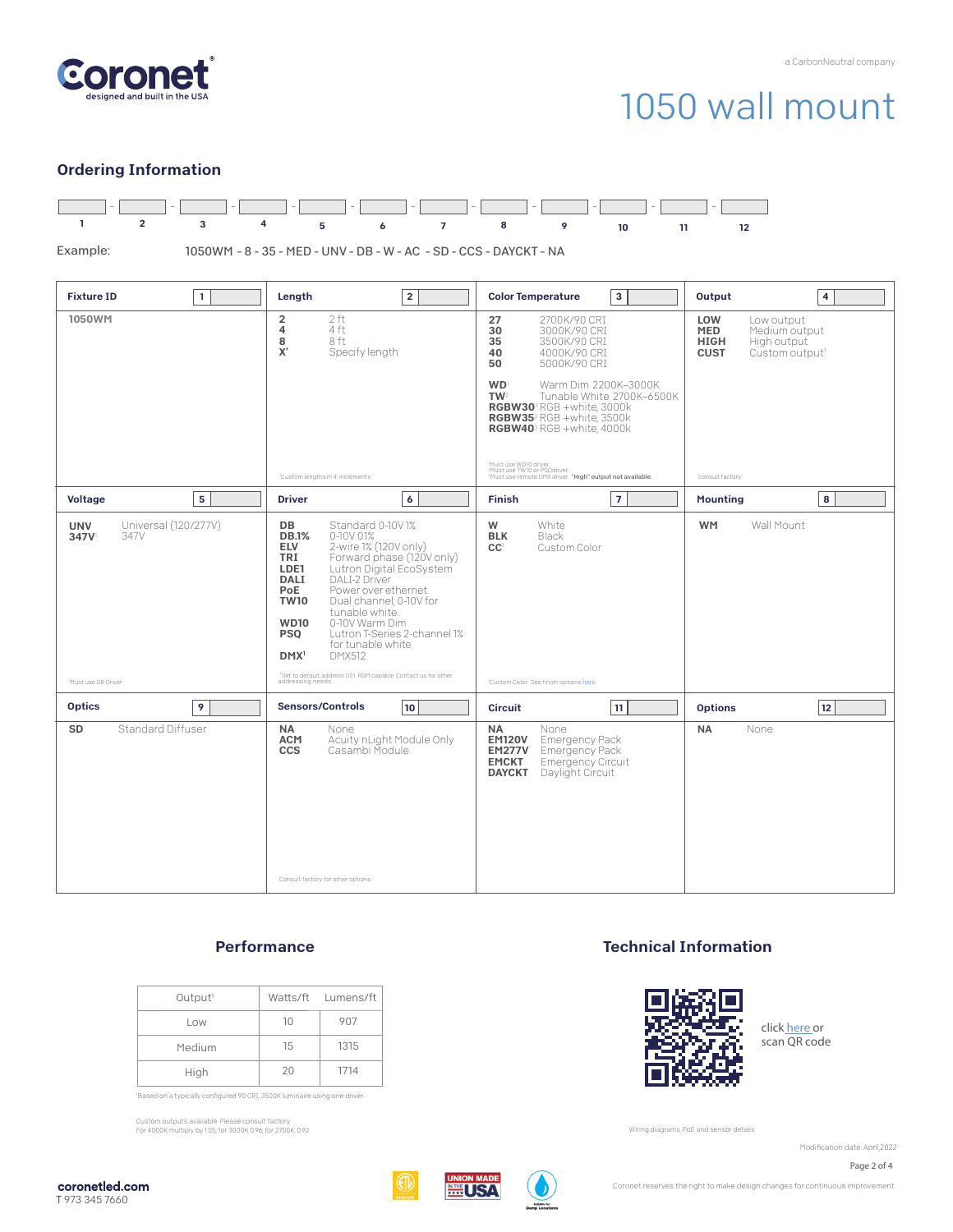

#### Drivers & Electrical

Integral drivers\* with 0-10V Dimming standard. Several other driver options available; see ordering information. \*DMX drivers are provided in remote enclosures.

#### Controls

Control modules may be mounted within luminaires or remotely.

#### Emergency Back-Up

For fixtures three-feet or longer, a 4W integral emergency driver may be wired to 4ft sections. 7W, 10W, and 12W drivers are also available (not all integral; consult factory). Emergency circuits for use with building generators are also available.

#### PoE (Power over Ethernet)

Compatible with virtually all PoE systems including Molex Coresync, Igor, Smartengine, Platformatics, and NuLED SPICEbox. Consult Factory for systems not listed, See [here fo](https://coronetled.com/warranty-technical-info/)r more info.

#### Finishes

All luminaires are finished in high quality polyester powder coating. Our standard color is white. Any RAL color may be specified.

#### Weight

5 lbs per foot

#### **Optics**

Acrylic overlay slots.

#### Construction

Housings are cold-rolled steel.

#### Joined Runs

WI ISA

Continuous rows may be specified and are comprised of multiple, factory-engineered, joined sections. Individually specified luminaires are not field joinable.



Representative joinery. For product specific details see installation guides or submittal drawings.

Modification date: April,2022